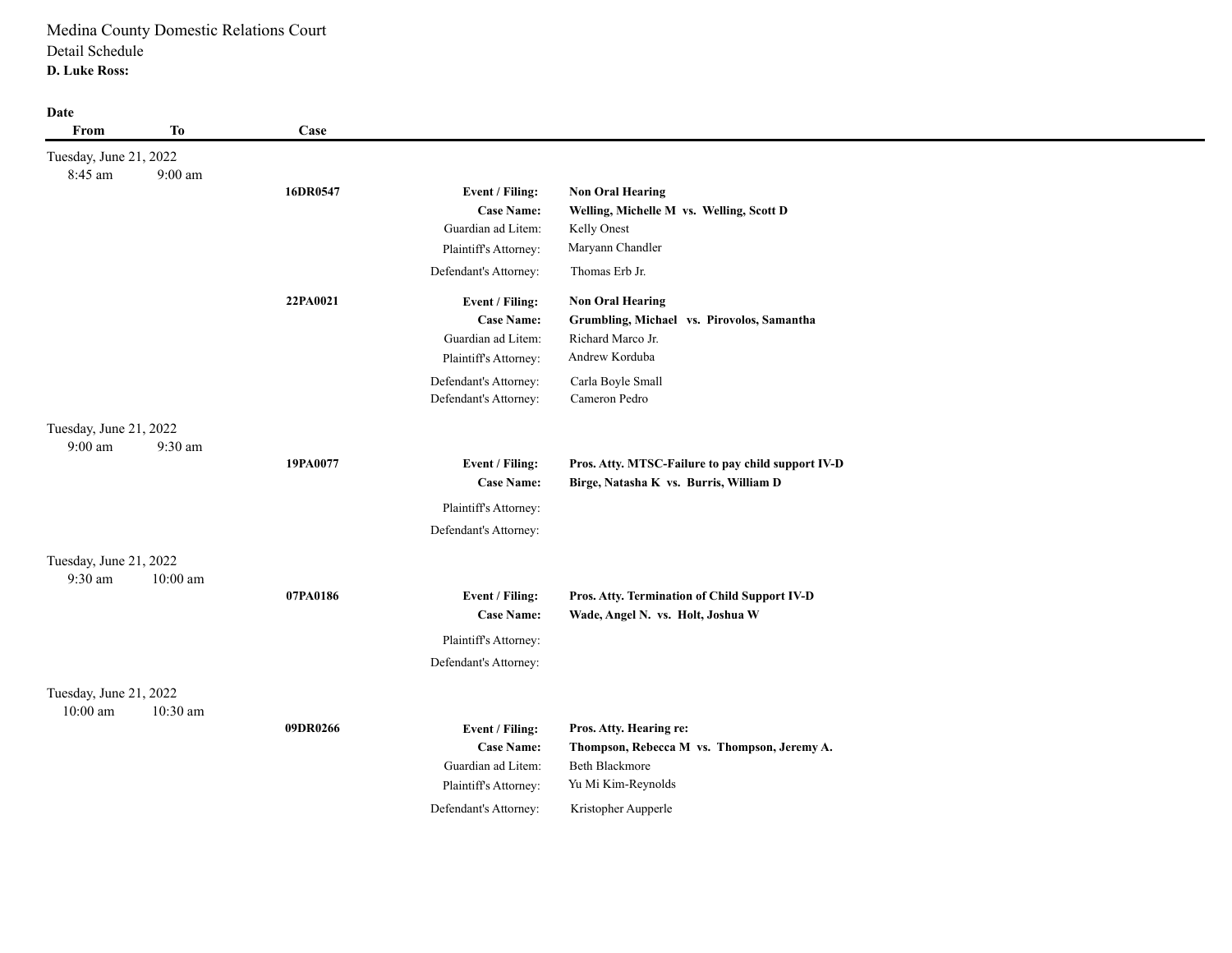| From                                 | <b>To</b>  | Case     |                                                            |                                                                                                 |
|--------------------------------------|------------|----------|------------------------------------------------------------|-------------------------------------------------------------------------------------------------|
| Tuesday, June 21, 2022<br>10:30 am   | $11:00$ am | 07PA0072 | Event / Filing:<br><b>Case Name:</b><br>Guardian ad Litem: | Pros. Atty. Termination of Child Support IV-D<br>Chism, Roy vs. Haskell, Julie<br>Denise Cook   |
|                                      |            |          | Defendant's Attorney:                                      |                                                                                                 |
| Tuesday, June 21, 2022<br>$11:00$ am |            |          |                                                            |                                                                                                 |
|                                      | 12:00 pm   | 13PA0261 | Event / Filing:<br><b>Case Name:</b>                       | Pros. Atty. MTSC-Failure to pay child support IV-D<br>Perdue, Anquenette vs. Parker, Brandon M  |
|                                      |            |          | Plaintiff's Attorney:                                      |                                                                                                 |
|                                      |            |          | Defendant's Attorney:                                      | Yu Mi Kim-Reynolds                                                                              |
| Tuesday, June 21, 2022<br>$1:00$ pm  | 1:30 pm    |          |                                                            |                                                                                                 |
|                                      |            | 13PA0099 | Event / Filing:<br><b>Case Name:</b>                       | Pros. Atty. MTSC-Failure to pay child support IV-D<br>Bartoe, Danielle L vs. Traylinek, Shawn M |
|                                      |            |          | Plaintiff's Attorney:                                      |                                                                                                 |
|                                      |            |          | Plaintiff's Attorney:<br>Defendant's Attorney:             | Yu Mi Kim-Reynolds                                                                              |
| Tuesday, June 21, 2022               |            |          |                                                            |                                                                                                 |
| $2:00$ pm                            | 2:30 pm    |          |                                                            |                                                                                                 |
|                                      |            | 19PA0138 | Event / Filing:<br><b>Case Name:</b>                       | Pros. Atty. Termination of Child Support IV-D<br>Stieger, Samantha D vs. Stieger, Gerald C      |
|                                      |            |          | Plaintiff's Attorney:                                      |                                                                                                 |
|                                      |            |          | Defendant's Attorney:                                      | <b>Bradley Novak</b>                                                                            |
| Tuesday, June 21, 2022               |            |          |                                                            |                                                                                                 |
| $2:30$ pm                            | 3:00 pm    |          |                                                            |                                                                                                 |
|                                      |            | 05PA0101 | Event / Filing:                                            | PA - MTSC for Failure to Pay Arrearages                                                         |
|                                      |            |          | <b>Case Name:</b>                                          | Mccroskey, David H vs. Phillips, Brandy M                                                       |
|                                      |            |          | Plaintiff's Attorney:                                      |                                                                                                 |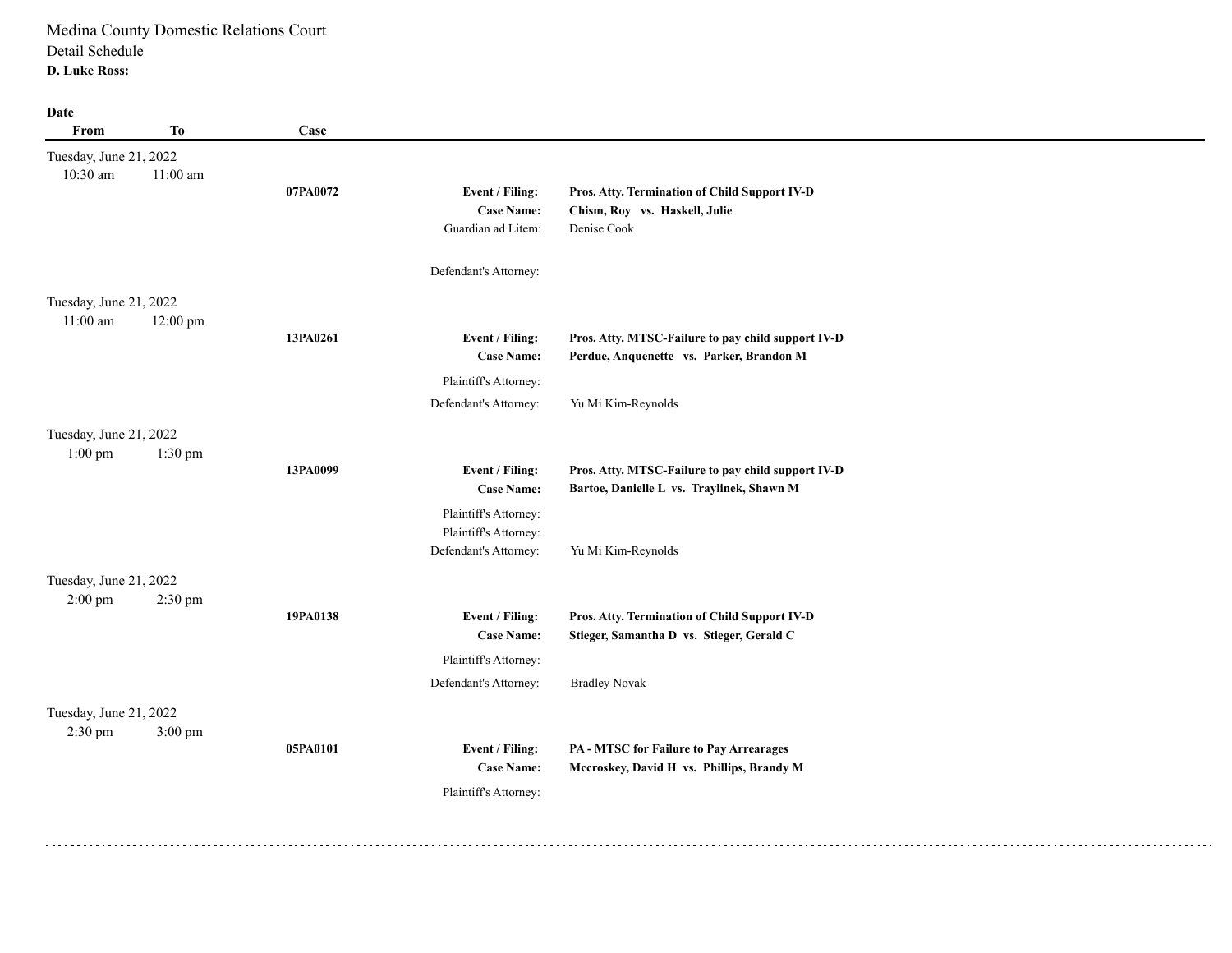| Wednesday, June 22, 2022<br>9:30 am<br>$10:00$ am<br>21DR0284<br>Event / Filing:<br>Pretrial<br><b>Case Name:</b><br>Kovalik, Bobbi J. vs. Kovalik, Scott<br>Joy Courtright<br>Plaintiff's Attorney:<br>Defendant's Attorney:<br>Kendra Jeske<br>Wednesday, June 22, 2022<br>$11:00$ am<br>$10:00$ am<br>15DR0210<br>Event / Filing:<br>Pretrial<br><b>Case Name:</b><br>Noel, Kimberly A vs. Noel, Marcel H<br>Sarah Heid<br>Petitioner's Attorney:<br><b>Additional Petitioner:</b><br>John Dohner<br>Wednesday, June 22, 2022<br>$11:00$ am<br>12:00 pm<br>18PA0003<br>Event / Filing:<br><b>Motion for Emergency Custody</b><br><b>Case Name:</b><br>Boerstler, Darrell M vs. Meanyhan, Elizabeth A<br>Guardian ad Litem:<br>Courtney Bailey<br>Plaintiff's Attorney:<br>Defendant's Attorney:<br>Wednesday, June 22, 2022<br>$1:00$ pm<br>3:00 pm<br>08PA0229<br><b>Final Hearing</b><br>Event / Filing:<br>Humbach, Jessica L vs. Adams, Chad J<br><b>Case Name:</b><br>Guardian ad Litem:<br>Dana Gardner<br>Marc Hertrick<br>Plaintiff's Attorney:<br>Thursday, June 23, 2022<br>$9:00$ am<br>9:30 am<br>22DR0031<br>Event / Filing:<br><b>Status Conference</b><br><b>Case Name:</b><br>Doute-Leverette, Diane vs. Leverette, Jacques C.<br>Cameron Pedro<br>Plaintiff's Attorney: | From | <b>To</b> | Case |                       |  |
|---------------------------------------------------------------------------------------------------------------------------------------------------------------------------------------------------------------------------------------------------------------------------------------------------------------------------------------------------------------------------------------------------------------------------------------------------------------------------------------------------------------------------------------------------------------------------------------------------------------------------------------------------------------------------------------------------------------------------------------------------------------------------------------------------------------------------------------------------------------------------------------------------------------------------------------------------------------------------------------------------------------------------------------------------------------------------------------------------------------------------------------------------------------------------------------------------------------------------------------------------------------------------------------------|------|-----------|------|-----------------------|--|
|                                                                                                                                                                                                                                                                                                                                                                                                                                                                                                                                                                                                                                                                                                                                                                                                                                                                                                                                                                                                                                                                                                                                                                                                                                                                                             |      |           |      |                       |  |
|                                                                                                                                                                                                                                                                                                                                                                                                                                                                                                                                                                                                                                                                                                                                                                                                                                                                                                                                                                                                                                                                                                                                                                                                                                                                                             |      |           |      |                       |  |
|                                                                                                                                                                                                                                                                                                                                                                                                                                                                                                                                                                                                                                                                                                                                                                                                                                                                                                                                                                                                                                                                                                                                                                                                                                                                                             |      |           |      |                       |  |
|                                                                                                                                                                                                                                                                                                                                                                                                                                                                                                                                                                                                                                                                                                                                                                                                                                                                                                                                                                                                                                                                                                                                                                                                                                                                                             |      |           |      |                       |  |
|                                                                                                                                                                                                                                                                                                                                                                                                                                                                                                                                                                                                                                                                                                                                                                                                                                                                                                                                                                                                                                                                                                                                                                                                                                                                                             |      |           |      |                       |  |
|                                                                                                                                                                                                                                                                                                                                                                                                                                                                                                                                                                                                                                                                                                                                                                                                                                                                                                                                                                                                                                                                                                                                                                                                                                                                                             |      |           |      |                       |  |
|                                                                                                                                                                                                                                                                                                                                                                                                                                                                                                                                                                                                                                                                                                                                                                                                                                                                                                                                                                                                                                                                                                                                                                                                                                                                                             |      |           |      |                       |  |
|                                                                                                                                                                                                                                                                                                                                                                                                                                                                                                                                                                                                                                                                                                                                                                                                                                                                                                                                                                                                                                                                                                                                                                                                                                                                                             |      |           |      |                       |  |
|                                                                                                                                                                                                                                                                                                                                                                                                                                                                                                                                                                                                                                                                                                                                                                                                                                                                                                                                                                                                                                                                                                                                                                                                                                                                                             |      |           |      |                       |  |
|                                                                                                                                                                                                                                                                                                                                                                                                                                                                                                                                                                                                                                                                                                                                                                                                                                                                                                                                                                                                                                                                                                                                                                                                                                                                                             |      |           |      |                       |  |
|                                                                                                                                                                                                                                                                                                                                                                                                                                                                                                                                                                                                                                                                                                                                                                                                                                                                                                                                                                                                                                                                                                                                                                                                                                                                                             |      |           |      |                       |  |
|                                                                                                                                                                                                                                                                                                                                                                                                                                                                                                                                                                                                                                                                                                                                                                                                                                                                                                                                                                                                                                                                                                                                                                                                                                                                                             |      |           |      |                       |  |
|                                                                                                                                                                                                                                                                                                                                                                                                                                                                                                                                                                                                                                                                                                                                                                                                                                                                                                                                                                                                                                                                                                                                                                                                                                                                                             |      |           |      |                       |  |
|                                                                                                                                                                                                                                                                                                                                                                                                                                                                                                                                                                                                                                                                                                                                                                                                                                                                                                                                                                                                                                                                                                                                                                                                                                                                                             |      |           |      |                       |  |
|                                                                                                                                                                                                                                                                                                                                                                                                                                                                                                                                                                                                                                                                                                                                                                                                                                                                                                                                                                                                                                                                                                                                                                                                                                                                                             |      |           |      |                       |  |
|                                                                                                                                                                                                                                                                                                                                                                                                                                                                                                                                                                                                                                                                                                                                                                                                                                                                                                                                                                                                                                                                                                                                                                                                                                                                                             |      |           |      |                       |  |
|                                                                                                                                                                                                                                                                                                                                                                                                                                                                                                                                                                                                                                                                                                                                                                                                                                                                                                                                                                                                                                                                                                                                                                                                                                                                                             |      |           |      |                       |  |
|                                                                                                                                                                                                                                                                                                                                                                                                                                                                                                                                                                                                                                                                                                                                                                                                                                                                                                                                                                                                                                                                                                                                                                                                                                                                                             |      |           |      |                       |  |
|                                                                                                                                                                                                                                                                                                                                                                                                                                                                                                                                                                                                                                                                                                                                                                                                                                                                                                                                                                                                                                                                                                                                                                                                                                                                                             |      |           |      |                       |  |
|                                                                                                                                                                                                                                                                                                                                                                                                                                                                                                                                                                                                                                                                                                                                                                                                                                                                                                                                                                                                                                                                                                                                                                                                                                                                                             |      |           |      |                       |  |
|                                                                                                                                                                                                                                                                                                                                                                                                                                                                                                                                                                                                                                                                                                                                                                                                                                                                                                                                                                                                                                                                                                                                                                                                                                                                                             |      |           |      |                       |  |
|                                                                                                                                                                                                                                                                                                                                                                                                                                                                                                                                                                                                                                                                                                                                                                                                                                                                                                                                                                                                                                                                                                                                                                                                                                                                                             |      |           |      |                       |  |
|                                                                                                                                                                                                                                                                                                                                                                                                                                                                                                                                                                                                                                                                                                                                                                                                                                                                                                                                                                                                                                                                                                                                                                                                                                                                                             |      |           |      |                       |  |
|                                                                                                                                                                                                                                                                                                                                                                                                                                                                                                                                                                                                                                                                                                                                                                                                                                                                                                                                                                                                                                                                                                                                                                                                                                                                                             |      |           |      |                       |  |
|                                                                                                                                                                                                                                                                                                                                                                                                                                                                                                                                                                                                                                                                                                                                                                                                                                                                                                                                                                                                                                                                                                                                                                                                                                                                                             |      |           |      |                       |  |
|                                                                                                                                                                                                                                                                                                                                                                                                                                                                                                                                                                                                                                                                                                                                                                                                                                                                                                                                                                                                                                                                                                                                                                                                                                                                                             |      |           |      |                       |  |
|                                                                                                                                                                                                                                                                                                                                                                                                                                                                                                                                                                                                                                                                                                                                                                                                                                                                                                                                                                                                                                                                                                                                                                                                                                                                                             |      |           |      |                       |  |
|                                                                                                                                                                                                                                                                                                                                                                                                                                                                                                                                                                                                                                                                                                                                                                                                                                                                                                                                                                                                                                                                                                                                                                                                                                                                                             |      |           |      |                       |  |
|                                                                                                                                                                                                                                                                                                                                                                                                                                                                                                                                                                                                                                                                                                                                                                                                                                                                                                                                                                                                                                                                                                                                                                                                                                                                                             |      |           |      |                       |  |
|                                                                                                                                                                                                                                                                                                                                                                                                                                                                                                                                                                                                                                                                                                                                                                                                                                                                                                                                                                                                                                                                                                                                                                                                                                                                                             |      |           |      | Defendant's Attorney: |  |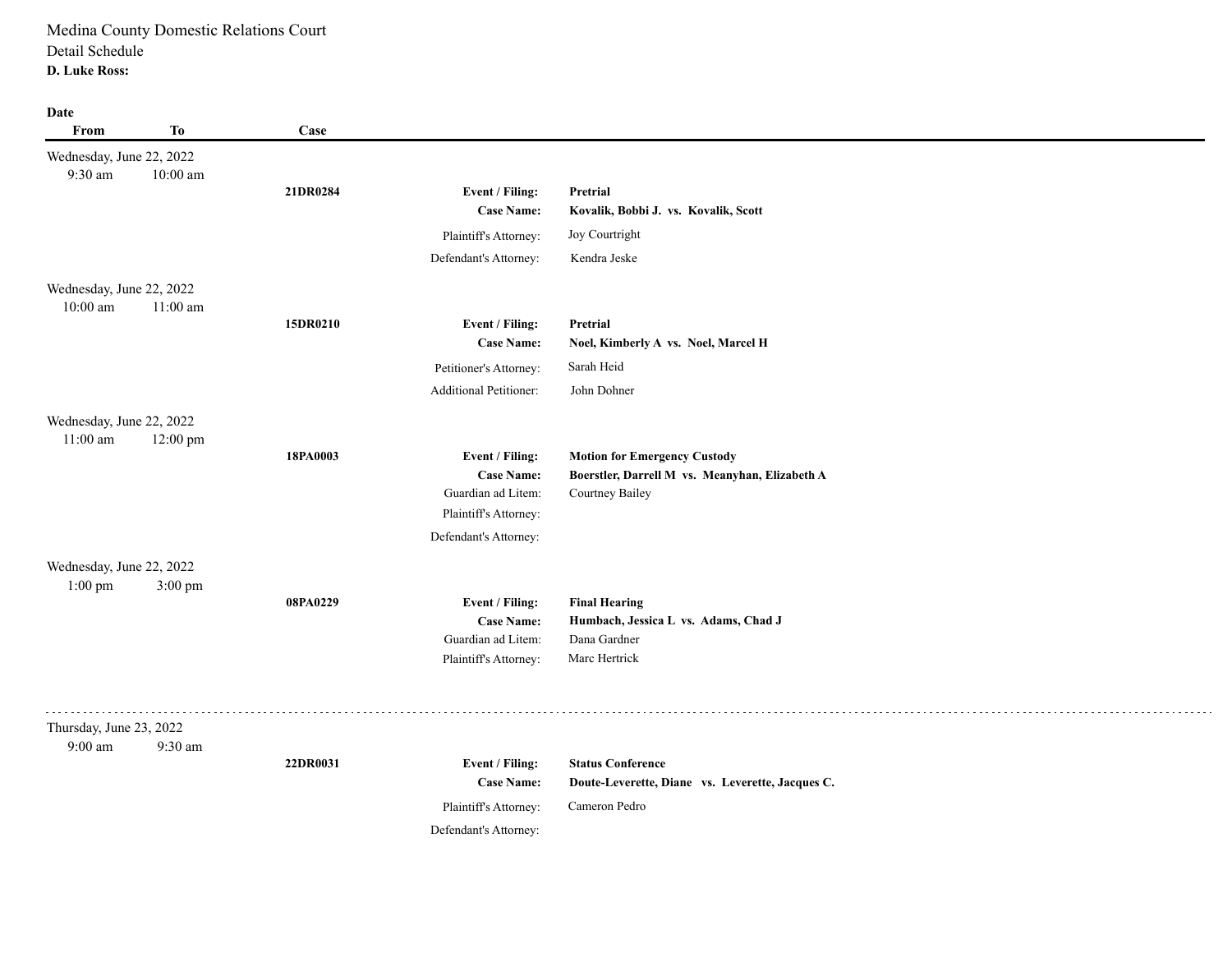| From                    | <b>To</b> | Case     |                       |                                               |
|-------------------------|-----------|----------|-----------------------|-----------------------------------------------|
| Thursday, June 23, 2022 |           |          |                       |                                               |
| $10:00$ am              | 10:30 am  |          |                       |                                               |
|                         |           | 21DR0125 | Event / Filing:       | <b>Status Conference</b>                      |
|                         |           |          | <b>Case Name:</b>     | Horak, Christina vs. Horak, Joseph            |
|                         |           |          | Plaintiff's Attorney: | David McArtor                                 |
|                         |           |          | Defendant's Attorney: | Tony Dalayanis                                |
| Thursday, June 23, 2022 |           |          |                       |                                               |
| $11:00$ am              | 12:00 pm  |          |                       |                                               |
|                         |           | 20PA0087 | Event / Filing:       | <b>ExParte Motion</b>                         |
|                         |           |          | <b>Case Name:</b>     | Ramsey, Seth M. vs. Meyer, Haley N.           |
|                         |           |          | Guardian ad Litem:    | James Palmquist                               |
|                         |           |          | Plaintiff's Attorney: | Gerald Piszczek                               |
|                         |           |          | Defendant's Attorney: | David McArtor                                 |
| Thursday, June 23, 2022 |           |          |                       |                                               |
| $1:00$ pm               | 1:30 pm   |          |                       |                                               |
|                         |           | 22DR0159 | Event / Filing:       | <b>Uncontested or Case Management Hearing</b> |
|                         |           |          | <b>Case Name:</b>     | Brown, Tiffany R. vs. Brown, Andrew T.        |
|                         |           |          | Plaintiff's Attorney: | Gerald Piszczek                               |
|                         |           |          | Defendant's Attorney: |                                               |
| Thursday, June 23, 2022 |           |          |                       |                                               |
| 3:00 pm                 | 4:00 pm   |          |                       |                                               |
|                         |           | 16DR0556 | Event / Filing:       | <b>Motion</b>                                 |
|                         |           |          | <b>Case Name:</b>     | Storad, Julie L vs. Storad, Brian R           |
|                         |           |          | Guardian ad Litem:    | Denise Cook                                   |
|                         |           |          | Plaintiff's Attorney: | Gregory Hail                                  |
|                         |           |          | Defendant's Attorney: | David Anthony                                 |
|                         |           | 16DR0556 | Event / Filing:       | <b>Motion to Stay</b>                         |
|                         |           |          | <b>Case Name:</b>     | Storad, Julie L vs. Storad, Brian R           |
|                         |           |          | Guardian ad Litem:    | Denise Cook                                   |
|                         |           |          | Plaintiff's Attorney: | Gregory Hail                                  |
|                         |           |          | Defendant's Attorney: | David Anthony                                 |
|                         |           |          |                       |                                               |